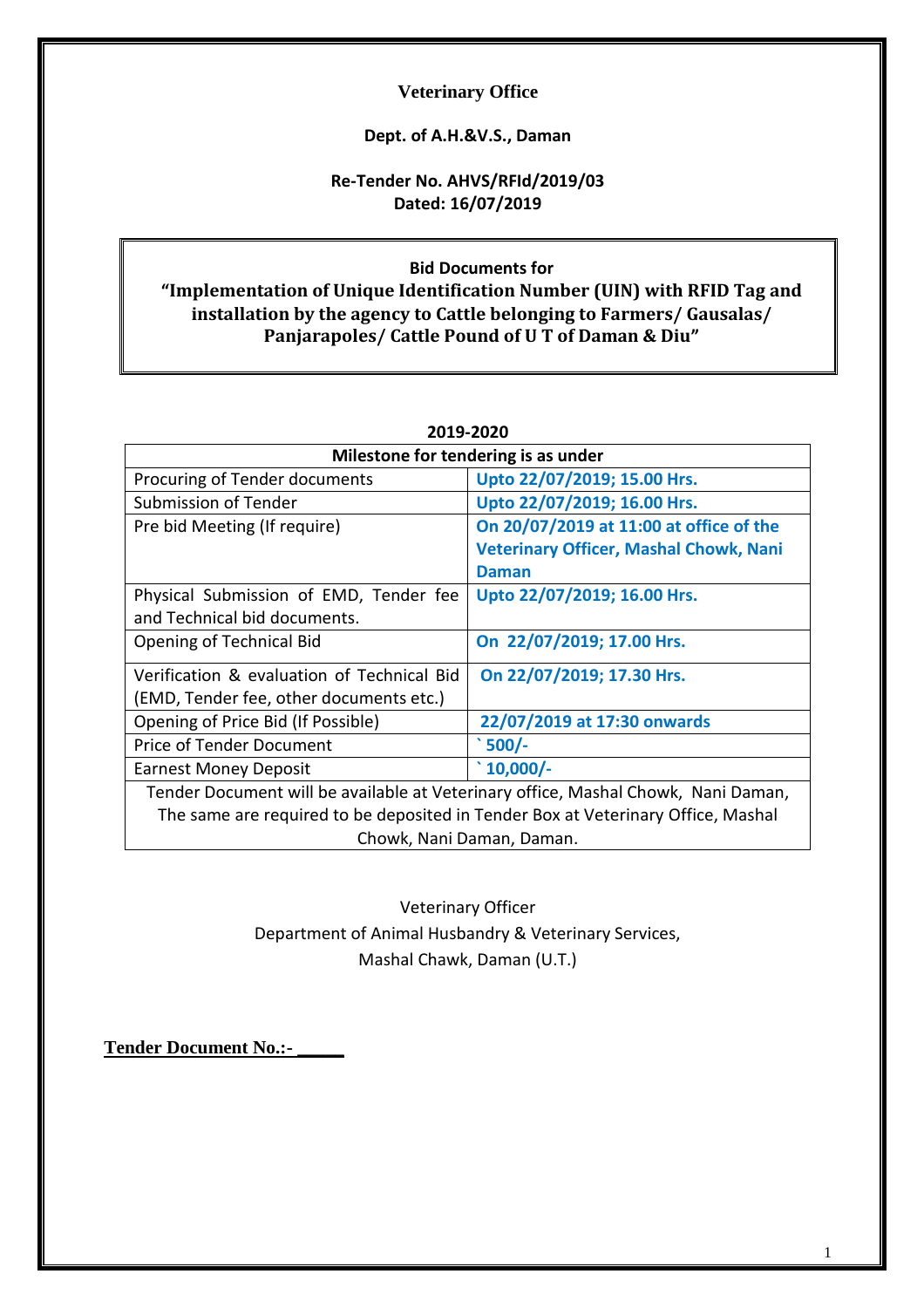# **CHAPTER - 1 TENDER NOTICE**

Tenders with two bid system are invited for **Implementation of Unique Identification Number (UIN) with RFID Tag to Cattle belonging to Farmers/ Gausalas/ Panjarapoles/ Cattle Pound of U T of Daman & Diu** for VETERINARY OFFICE, DEPARTMENT OF ANIMAL HUSBANDRY & VETERINARY SERVICES, DAMAN from reputed Agency, who have

## **QUALIFICATION/ELIGIBILITY CRITERIA**

**A.** Only Agency who has registered Prime Bidder / Consortium shall be either **Original Equipment Manufacturer (OEM)** or shall be **Authorized System Integrator Partner** having direct purchase and support agreement with the OEM for items/products quoted for this tender and other items mentioned in BOM.

## **B. Financial Criteria**:

a . The Average Annual financial turnover of the bidder during the last 5 years, ending 31/03/19 at least 50 Lacs.

### **C. Certificate of P.F. Code Number**

### **D. Experience Criteria:**

Bidder shall have experience of **atleast 5000** number of same kind of work related to the assignment in handling job by any effective method with supportive documents of any Govt., semi govt. organization, institutions or Municipal Corporation.

The bidder shall furnish **a satisfactory performance certificate** from the past client for at least **2500 number** of same type of work with self-attested copies of purchase orders received from those clients.

## **E. EMD & Tender Fee:**

An Earnest Money Deposit of **Rs.10,000/-** and Tender fee of **Rs. 500/-** (Non-refundable) in form of Demand Draft in favour of **"Veterinary Officer"**, Veterinary Office, Daman, payable at Daman, of any Nationalized or Schedule Bank located at DAMAN shall accompany along with the qualification's documents upto **22/07/2019; 16.00 hrs** at Office of the Veterinary Officer, Veterinary Office, Mashal Chawk, Daman.

## **F. NON-BLACK LISTING BOND:**

The bidder has to furnish the undertaking on the non-judicial stamp paper of Rs. 10/ duly Notarized regarding his firm is not black listed in anywhere in India at the time of tendering. This undertaking should be submitted during the physical submission of Qualification documents.

#### **PRE-BID MEETING: IF Requires)**

A Pre-bid meeting will be scheduled (If requires) on **20/07/2019 at 11.00 hours** in the office of the Veterinary Officer, Veterinary Office, Mashal Chawk, Daman.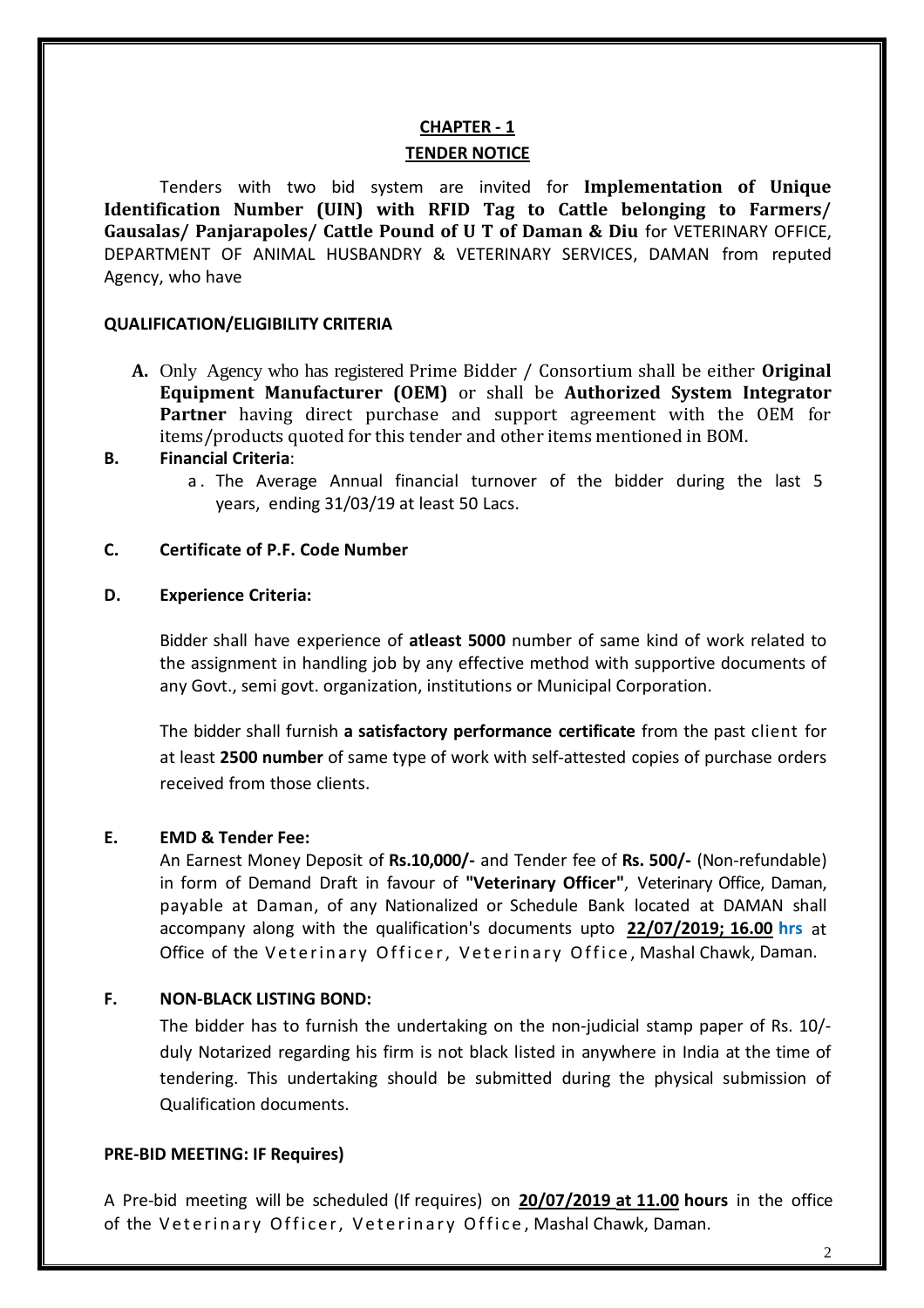The bidder who has queries regarding the tender shall have to submit the same physically in writing or by email:**ahvs-dmn-dd@nic.in** before date **20/07/2019**. Queries received late will not be considered.

**The Technical Bid should be submitted with all technical details, duly filled and every page should be signed and sealed and should be submitted along with the qualification documents.**

Tender will be submitted up to 16.00 hours IST on date **22/07/2019** and Technical Bid will be opened (If Possible)on Date **22/07/2019** at **16.30** Hours IST .

All necessary self attested/Original documentary evidence shall be submitted along with the tender.

Veterinary Officer, Veterinary Office, Mashal Chawk, Daman, reserves the right to accept or reject any or all tender(s) without assigning any reason thereof.

mot aterial

 **Veterinary Officer Daman.**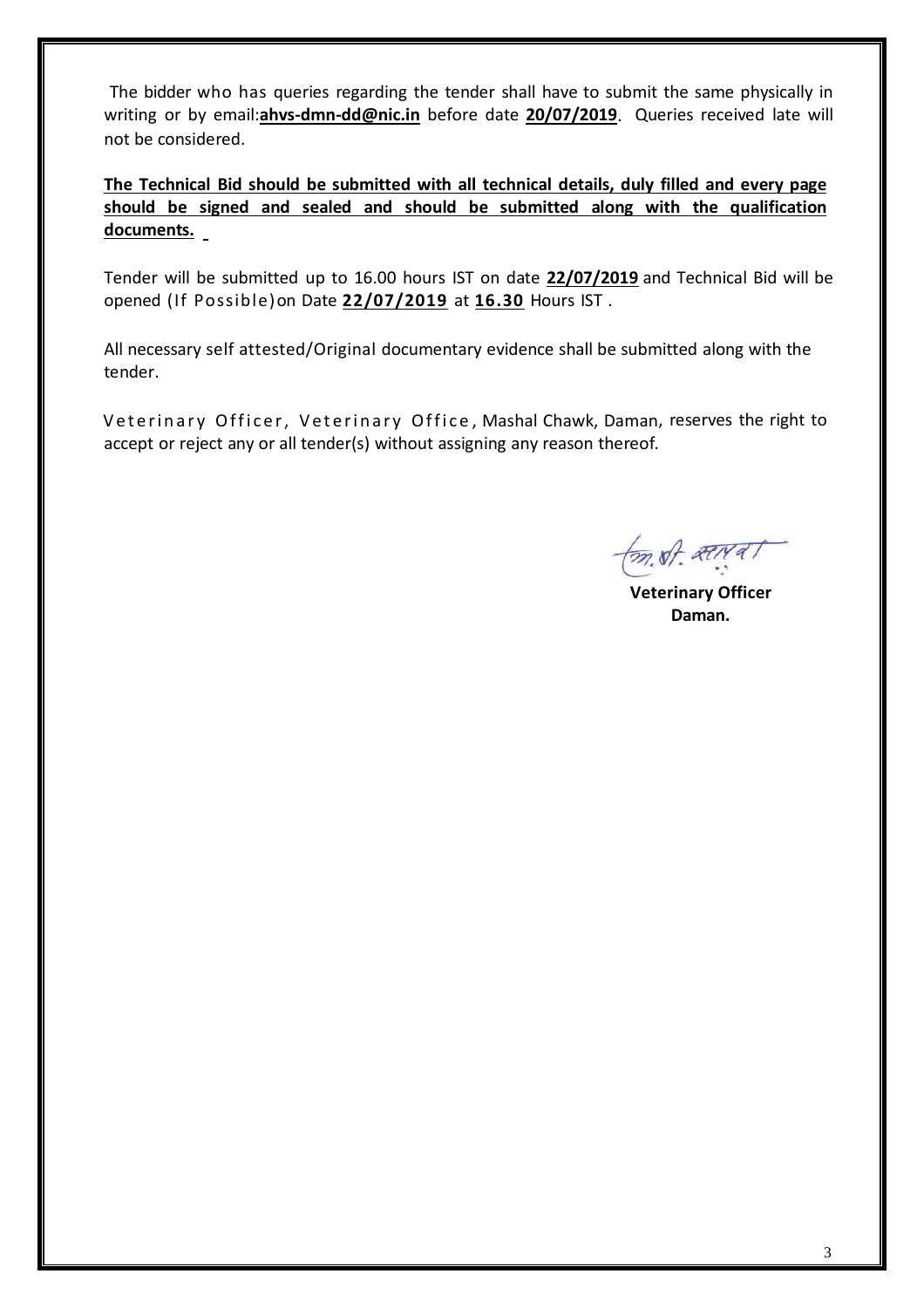#### **E.M.D. & TENDER FEE SCHEDULE**

| <b>Earnest Money Deposit</b> | Rs. 10,000/- |
|------------------------------|--------------|
| Tender Fee                   | Rs. 500/-    |

An Earnest Money Deposit of Rs.10,000/- in words Ten thousand only and Tender fee of Rs. 500/- in words Five hundred only (Non-refundable) in form of Demand Draft in favour of "Veterinary Officer, Daman" of any Nationalized or Schedule Bank shall accompany along with the qualification's documents.

#### **DETAILS TO BE FILLED BY BIDDER**

| Name of Bidder                      | <u> 1980 - Johann Barbara, martxa alemaniar arg</u>                                                                                                                                                                                  |
|-------------------------------------|--------------------------------------------------------------------------------------------------------------------------------------------------------------------------------------------------------------------------------------|
| <b>Address of Bidder</b>            |                                                                                                                                                                                                                                      |
| <b>Nature of Business</b>           |                                                                                                                                                                                                                                      |
|                                     |                                                                                                                                                                                                                                      |
|                                     | DETAILS OF E.M.D.                                                                                                                                                                                                                    |
| Name of Bank & Branch               | <u> : a construction de la construction de la construction de la construction de la construction de la construction de la construction de la construction de la construction de la construction de la construction de la constru</u> |
| D.D. No. & Date                     | <u> 1989 - Johann Stoff, amerikansk politiker (d. 1989)</u>                                                                                                                                                                          |
| Amount in Rupees                    | <u> 1989 - Johann Barn, mars ar breithinn ar chuid ann an t-Alban ann an t-Alban ann an t-Alban ann an t-Alban a</u>                                                                                                                 |
|                                     |                                                                                                                                                                                                                                      |
|                                     | <b>DETAILS OF TENDER FEE</b>                                                                                                                                                                                                         |
| Name of Bank & Branch               |                                                                                                                                                                                                                                      |
| D.D. No. & Date                     |                                                                                                                                                                                                                                      |
| Amount in Rupees                    | <u> 1989 - Johann Barbara, martxa alemaniar arg</u>                                                                                                                                                                                  |
|                                     |                                                                                                                                                                                                                                      |
|                                     |                                                                                                                                                                                                                                      |
| <b>Signature and seal of Bidder</b> |                                                                                                                                                                                                                                      |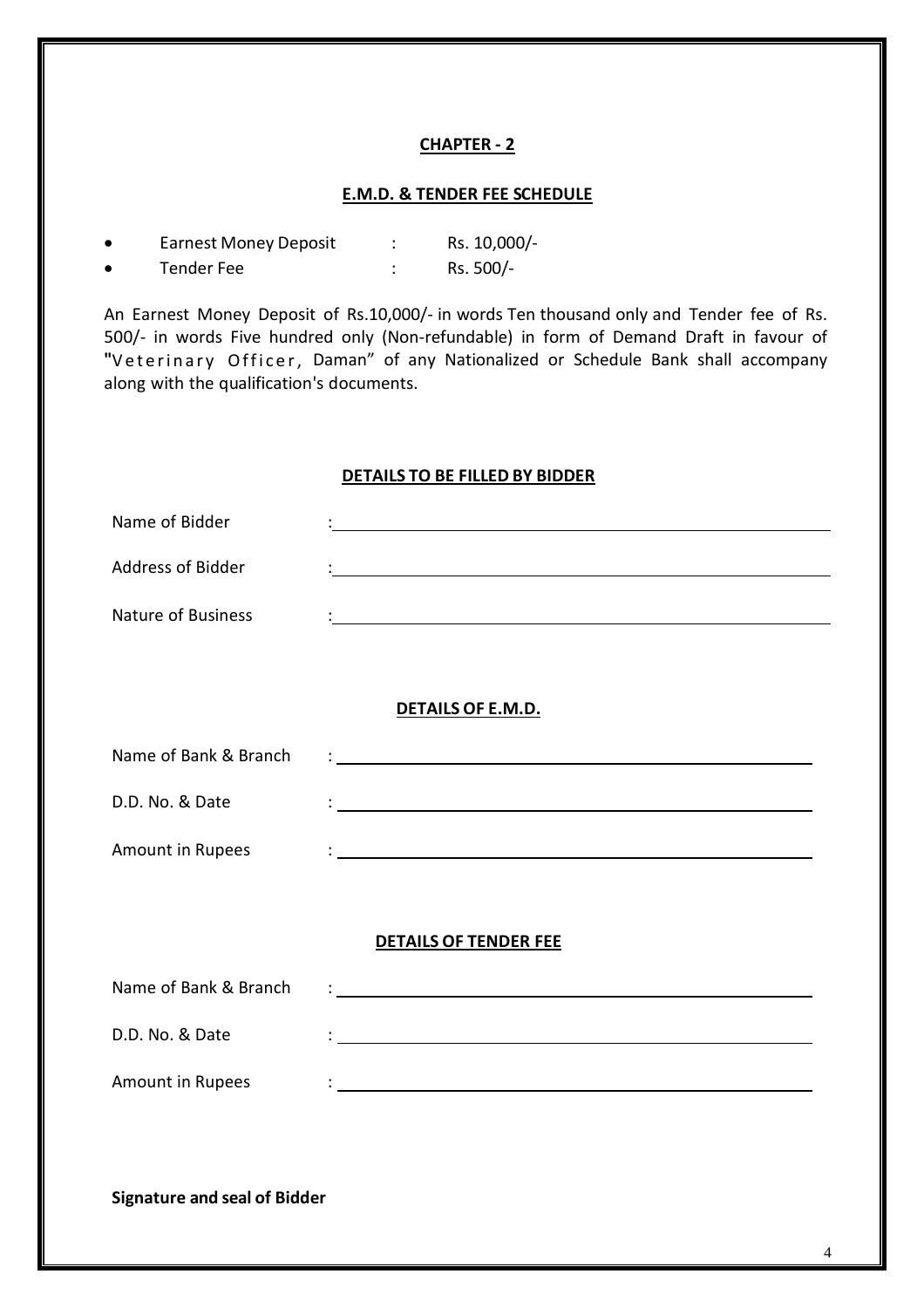#### **PRELIMINARY DEFINITIONS**

- 1. **"Act"** means PCA Act.
- 2. **"Applicable Law"** means all relevant laws in force and effect as of the date hereof and which may be promulgated or brought into force and effect hereinafter in India, including judgment, decrees, injunctions, Writs or orders of court, as may be in force and effect during the subsistence of this Tender Document.
- 3. "**Bid Document**" shall mean the document submitted by the Bidder, pursuant to understanding and agreeing with the terms and conditions set out in this Tender Document.
- 4. "**Contract**" shall mean the agreement to be entered into between VETERINARY OFFICE, DAMAN and the successful Bidder.
- 5. **"Data"** shall mean the information in relation to the VETERINARY OFFICE, DAMAN made available to the Bidder for the project.
- 6. "**Project**" shall mean **Implementation of Unique Identification Number (UIN) with RFID Tag to Cattle belonging to Farmers/ Gausalas/ Panjarapoles/ Cattle Pound of U T of Daman & Diu** Area in accordance with the procedures, specifications and target set out in the Contract and Tender Document.
- 7. **"Project Schedule"** shall mean the schedule submitted by the Bidder together with the Statement of Work.
- 8. "**PROPOSAL**" shall mean Request for Tenders.
- 9. **"Statement of Work"** shall mean the work order issued by the CEO concern officer of the Veterinary Office, Daman, pursuant to which the Bidder shall commence the work.
- 10. "**Tender Document** " shall mean this Tender Document and shall include Introduction, Invitation for Bids, Instructions to Bidders, Scope of Work, Technical Requirements Specifications, Functional Requirements, Specifications and the terms and conditions and Schedules, Annexure or addendum hereto, as may be amended from time to time.
- 11. **"RFId"** Radio Frequency Identification.
- 12. **"CNVR"** shall mean Catch-Neuter-Vaccinate-Release.
- 13. **"NGO"** shall mean Non Government Organization.
- 14. **"AWBI"** shall mean Animal Welfare Board of India.
- 15. **"SOP"** shall mean **"**Standard Operating Procedures"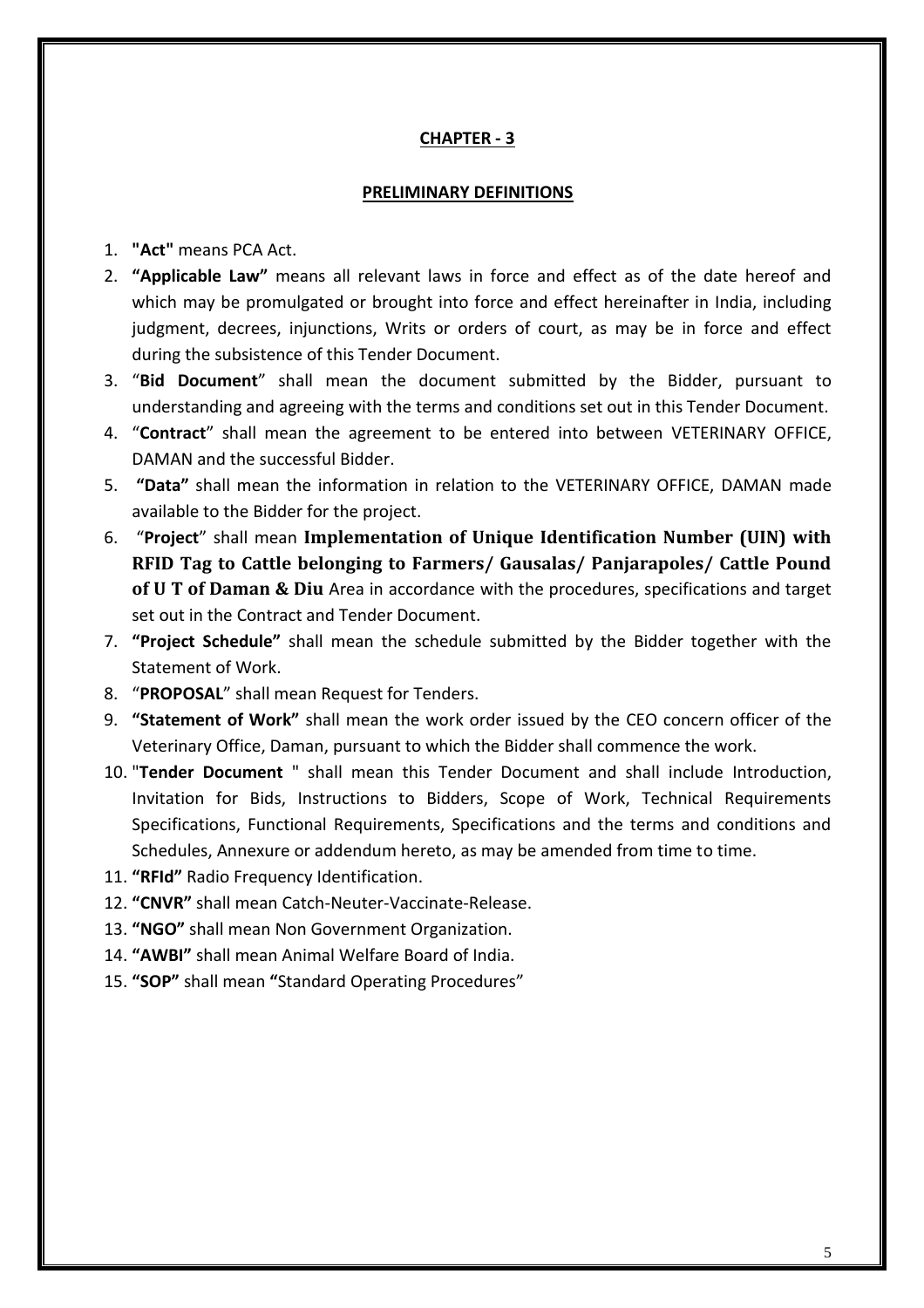## **PRICE SCHEDULE**

| Bill of Material |                                                                                                                                                                                      |             |     |                             |                  |
|------------------|--------------------------------------------------------------------------------------------------------------------------------------------------------------------------------------|-------------|-----|-----------------------------|------------------|
| Sr.<br>No.       | Description                                                                                                                                                                          | <b>U</b> oM | Qty | Approved<br><b>Brands</b>   | Rate / Unit $()$ |
| $\mathbf{1}$     | LF<br><b>RFID</b><br>Held<br>Hand<br>Reader (demo plast $\&$<br><b>ICAR Standard Certified</b> )                                                                                     | Nos.        | 3   | Standard                    | $\sqrt{2}$       |
| $\overline{2}$   | RFID Microchip<br>(Rate should be quoted by the<br>agency- inclusive for injecting<br>animals<br>RFId to<br>the<br>at<br>designated/ identified location<br>shown by the Department) | Nos.        | 750 | Standard                    | $\lambda$        |
| $\mathcal{S}$    | Laptop Computers                                                                                                                                                                     | Nos.        | 1   | Dell / $HP$ /<br>Lenovo     | $\cdot$          |
| $\overline{4}$   | 1 KVA UPS with back up of 30<br>minutes                                                                                                                                              | No.         | 1   | APC/<br>Emersion/<br>Rittal | $\lambda$        |
| 5                | KVA UPS with 6 hours<br>5.<br>power backup                                                                                                                                           | No.         | 1   | APC/<br>Emersion/<br>Rittal | $\lambda$        |
| 6                | Miscellaneous Charges if any<br>like software for RFId reader                                                                                                                        | Lot         |     | NA                          | $\sqrt{2}$       |

#### **NOTE ON SCHEDULE:**

- 1. The bidder shall quote his firm and fix prices for entire project defined in more details in various sections of the tender document.
- 2. The rates and prices shall be submitted format only as per price schedule. Rates received in any other format will be rejected and bids will be disqualified.
- 3. It will be entirely at the discretion of the employer to accept or reject the bidder's proposal without giving any reasons whatsoever and the bidder shall not be permitted to withdraw his bid on this account.
- 4. The prices shall be firm for the entire period of the contract without any escalation.
- 5. Veterinary Office, Daman reserves the right to distribute the work among more than one agency.
- 6. The financial price will be evaluated as described in technical bid

 $\sqrt{m}$ st. atreas

 **Veterinary Officer Daman.**

**Signature and seal of Bidder**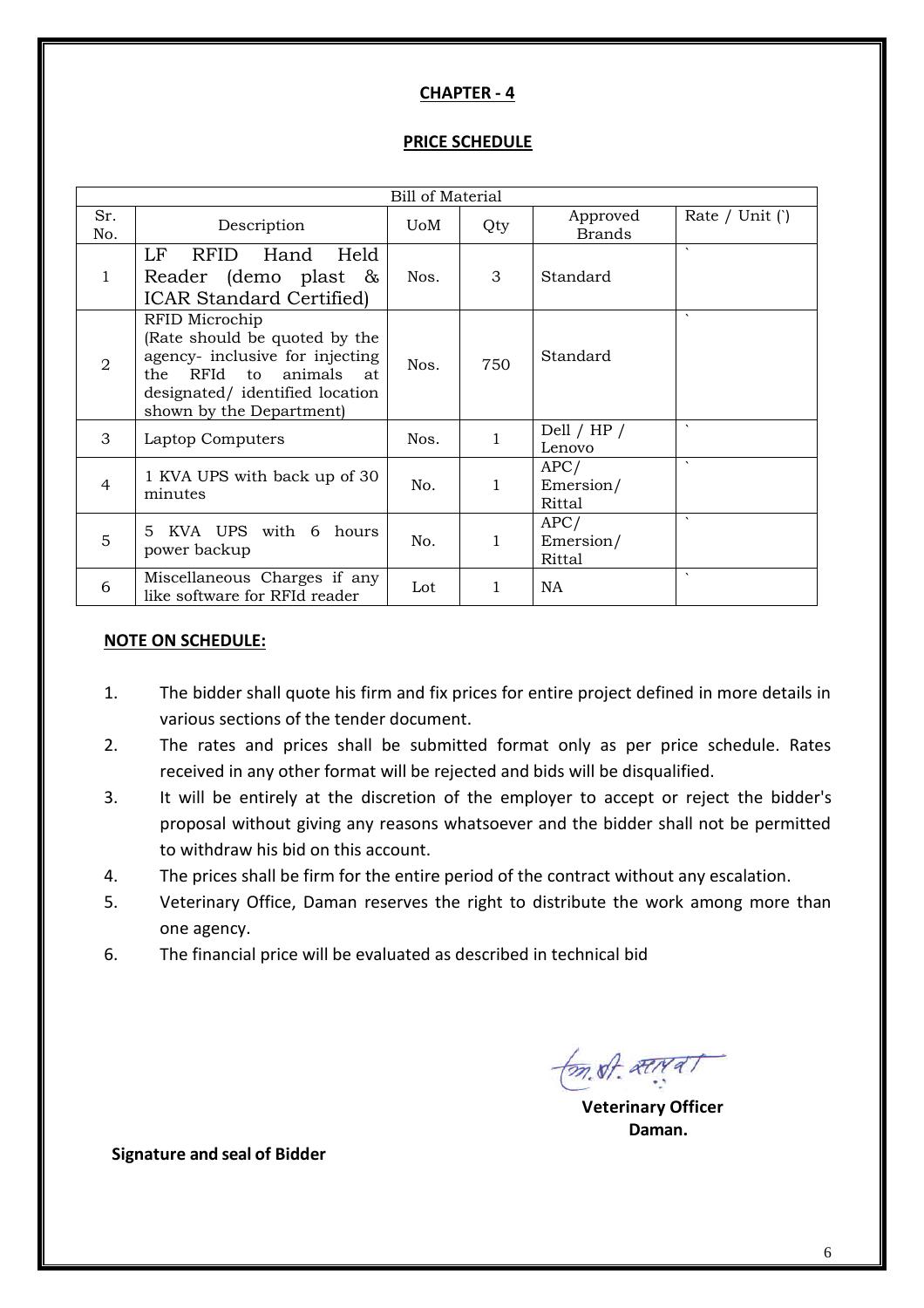## **General Terms and Conditions for Contract**

# **Name of Work: "Implementation of Unique Identification Number (UIN) with RFID Tag to Cattle belonging to Farmers/ Gausalas/ Panjarapoles/ Cattle Pound of U T of Daman & Diu"**

- 1. Set out below are the terms and conditions under which Agency has agreed to carry out for Client the above mentioned assignment specified in the attached terms of reference.
- 2. For administrative purposes **Veterinary Officer, Veterinary Office, Daman** has been assigned to administer the assignment and to provide Agency with all relevant information needed to carry out the assignment.
- 3. The **Veterinary Officer, Veterinary Office, Daman** may find if necessary extend its assignment. In such case every effort will be made to give you as early as possible, notice or any changes. In the event of termination, the Agency shall be paid for the services rendered for carrying out assignment to the date of termination, and the Agency will provide the Veterinary Officer, Veterinary Office, Daman Daman with any reports or parts thereof, or any other information and documentation gathered under this agreement prior to the date of termination.
- 4. The Agency under take to carry out the assignment in accordance with the highest standard of professional and ethical competence and integrity, having due regard to the nature and purpose of assignment, and to ensure that the staff assigned to perform the services under this agreement, will conduct themselves in a manner consistent herewith.
- 5. Primary/ Basic configuration will be as under for RFId:

**RFID Injectable Tag kit** (Injectable Tag+ Applicator Syringe+ Bar Code Sticker) for Animals.

| Sr. No.        | Parameter                    | <b>Minimum Specifications</b>                         |  |
|----------------|------------------------------|-------------------------------------------------------|--|
| 1              | Protocol                     | ISO/IEC 11784/11785                                   |  |
| $\mathcal{P}$  | Certification                | ICAR certified (non-shared manufacturer code ensuring |  |
|                |                              | the non-repeatability of the numbering)               |  |
| 3              | Transponder type             | EM4305 (FDX-B Only)                                   |  |
| 4              | Frequency                    | 134.2 kHz                                             |  |
| 5.             | Operating mode               | Passive (battery-less transponder)                    |  |
| 6              | Memory                       | 512 bit EEPROM organized in 16 words of 32 bit.       |  |
|                |                              | 32 bit unique identifier.                             |  |
|                |                              | 32 bit password read and write protection             |  |
| $\overline{7}$ | Data Retention               | Data retention of 10 years or more                    |  |
| 8              | Write endurance              | Write endurance 1,000 cycles or more                  |  |
| 9              | Dimension (in mm)            | 2±1 x 12±1 mm bio compatible glass tube               |  |
| 10             | IP Rating                    | <b>IP68</b>                                           |  |
| 11             | <b>Operating Temperature</b> | -40 $^{\circ}$ C to +85 $^{\circ}$ C                  |  |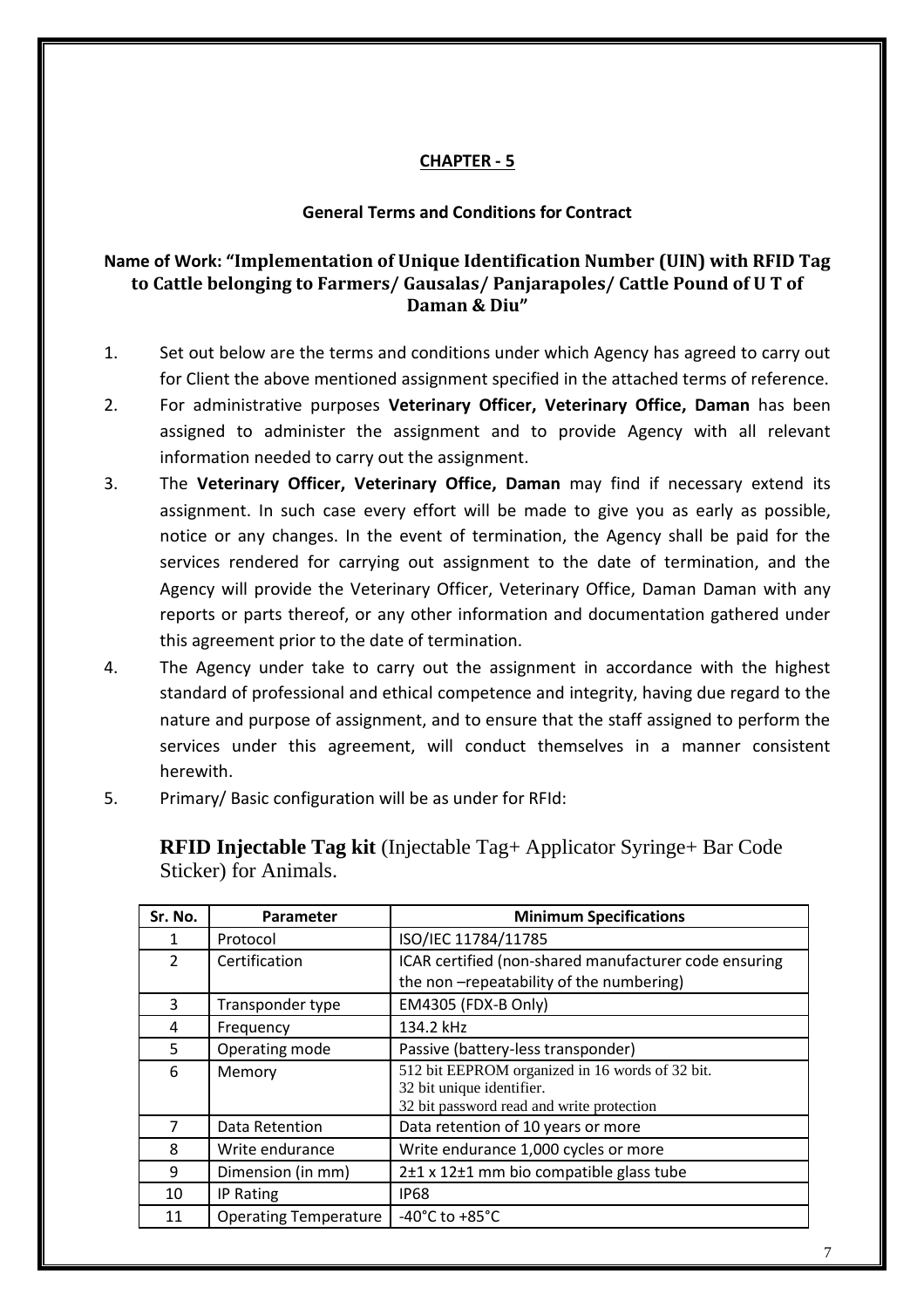| 12 | <b>Storage Temperature</b> | $-40^{\circ}$ C to $+85^{\circ}$ C                                                                                                                                                                                                                                                           |
|----|----------------------------|----------------------------------------------------------------------------------------------------------------------------------------------------------------------------------------------------------------------------------------------------------------------------------------------|
| 13 | Packing                    | Packing must be done in a pack of 100 pieces, and pack<br>must be placed in a plastic box with PU form in such a<br>way that tag do not move & damage during<br>transportation, at last plastic box will be packed in a<br>carton box. Each carton box weight must not exceed than<br>15 kg. |
| 14 | Applicator                 | Syringe need ISO certificate                                                                                                                                                                                                                                                                 |

# 6. Primary/ Basic configuration will be as under for laptop:

| $\mathbf{1}$   | General Information    | Dimensions(WxHxD)            | 345 x 243 x 23.3 mm           |
|----------------|------------------------|------------------------------|-------------------------------|
|                |                        | Weight                       | 1.76 Kg                       |
|                |                        | Colors                       | <b>Black</b>                  |
|                |                        | <b>Operating System</b>      | Ubuntu                        |
|                |                        | <b>Operating System Type</b> | 64-bit                        |
| $\overline{2}$ | <b>Display Details</b> | Display Size                 | 14 Inches (35.56 cm)          |
|                |                        | <b>Display Resolution</b>    | 1366 x 768 Pixels             |
|                |                        | Display Type                 | <b>LED</b>                    |
|                |                        | <b>Display Features</b>      | HD Anti-Glare LED Display     |
|                |                        | Display Touchscreen          | N <sub>o</sub>                |
| 3              | Performance            | Processor                    | Intel Core i5-8250U (8th Gen) |
|                |                        | Clock-speed                  | $1.6$ Ghz                     |
|                |                        | Graphic Processor            | Intel UHD 620                 |
| $\overline{4}$ | Memory                 | Capacity                     | 8 GB                          |
|                |                        | RAM type                     | DDR4                          |
|                |                        | RAM speed                    | 2400 Mhz                      |
|                |                        | <b>Memory Slots</b>          | 1                             |
|                |                        | <b>Expandable Memory</b>     | 16 GB                         |
|                |                        | <b>Memory Layout</b>         | 1x8 Gigabyte                  |
| 5              | Storage                | <b>HDD</b> Capacity          | 1 TB                          |
|                |                        | HDD Speed(RPM)               | 5400 RPM                      |
|                |                        | HDD type                     | <b>SATA</b>                   |
| 6              | <b>Battery</b>         | Battery type                 | Li-Ion                        |
|                |                        | Power Supply                 | 65 W AC Adapter W             |
|                |                        | <b>Battery Life</b>          | 6 Hrs                         |
| $\overline{7}$ | Networking             | Wireless LAN                 | 802.11 a/b/g/n/ac             |
|                |                        | Bluetooth                    | Yes                           |
|                |                        | <b>Bluetooth Version</b>     | 4.1                           |
| 8              | Ports                  | USB 3.0 slots                | $\overline{2}$                |
|                |                        | USB 2.0 slots                | $\mathbf{1}$                  |
|                |                        | <b>SD Card Reader</b>        | Yes                           |
|                |                        | Headphone Jack               | Yes                           |
|                |                        | Microphone Jack              | Yes                           |
| 9              | Multimedia             | Web-cam                      | Yes                           |
|                |                        | Video Recording              | 720p HD                       |
|                |                        | Secondary cam(Rear-          | N <sub>0</sub>                |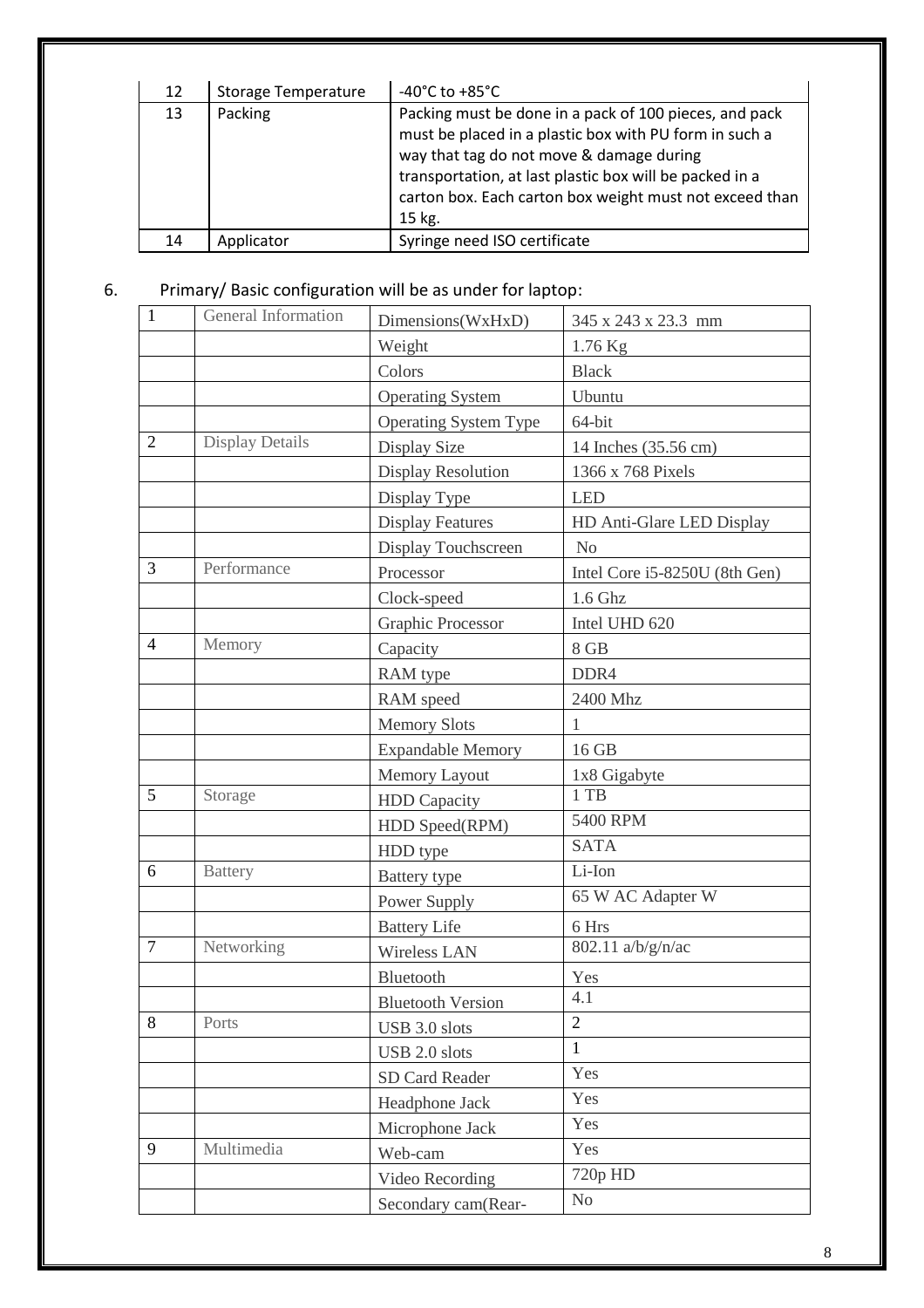|    |               | facing)                    |                                                      |
|----|---------------|----------------------------|------------------------------------------------------|
|    |               | <b>Speakers</b>            | <b>Stereo Speakers</b>                               |
|    |               | Sound Technologies         | Waves MaxxAudio Pro                                  |
|    |               | In-built Microphone        | Yes                                                  |
|    |               | Microphone Type            | Dual Array Digital Microphone                        |
| 10 | Peripherals   | <b>Optical Drive</b>       | N <sub>0</sub>                                       |
|    |               | <b>Pointing Device</b>     | Touchpad with Multi-Touch<br><b>Gestures Enabled</b> |
|    |               | Keyboard                   | <b>Standard Notebook Keyboard</b>                    |
|    |               | <b>Fingerprint Scanner</b> | Yes                                                  |
| 11 | <b>Others</b> | Warranty                   | 1 Year                                               |
|    |               | Lockport                   | Yes                                                  |
|    |               | <b>Sales Package</b>       | Laptop, Battery, AC Adapter,<br><b>User Guide</b>    |

- 7. The Bidder will not assign this contract or any portion of the contract to others without the client's prior written consent.
- 8. Any dispute arising out of the contract, which cannot be amicably settled between the parties, shall be referred to adjudication / arbitration in accordance with Arbitration and Conciliation Act 1996.
- 9. The **Veterinary Officer, Veterinary Office, Daman** reserves the right to reject or terminate the contract at any time without giving any notice, and the agency will not be able to claim or produce argument for the same, or no legal matter shall be raised by the agency.
- 10. In case of interpretation / dispute / any argument pertaining to the terms & conditions of the contract as well as any other matter, the decision of the Veterinary Officer, Veterinary Office, Daman shall be final and abiding to agency.
- 11. Veterinary Officer, Veterinary Office, Daman reserves the right to change any terms & condition of contract.
- 12. The agency shall duly follow all prevailing government rules & regulations as applicable from time to time, including Labour Laws, P.F. Rules, ESIC, etc. & Agency has to submit attested copy P.F. code certificate, ESI certificate, Labour license etc., which ever applicable.
- 13. During this work, if any injury or death occurs to any person whether he is the driver or labour of agency or any person on road or casualty to property, complete responsibility of such casualty will be of agency and Veterinary Office, Daman will not be responsible for any such casualty. Even though if any person claims for any compensation for injury or death or go under any legal procedure against Veterinary Office, Daman, claimed amount will be deducted from agency's bill & will be kept as deposit. After completion of the case, claimed amount will be paid to the person from the agency's deposit, Excess amount of deposit (after paying of claimed amount to the person) will be returned to the agency.
- 14. Duration of Contract is for 1 years and extended up to 6 months.
- 15. The behavior and language of the employee of agency must be proper.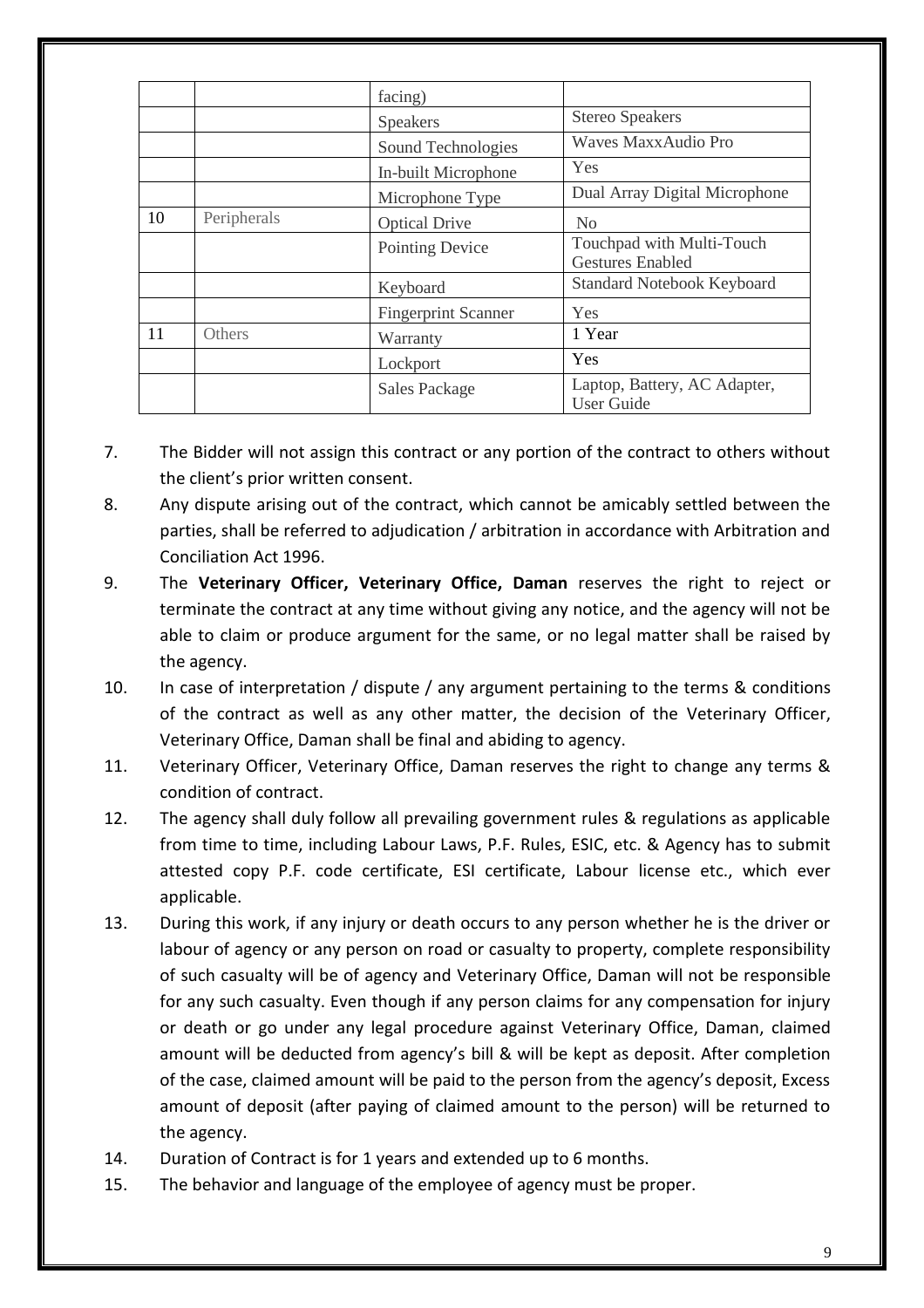- 16. During this contract, if it is found that agency undergoes malpractice or irregularity or agency's activity damages the economic interest of Veterinary Office, Daman, contract will be terminated without any prior notice. The agency will be black listed for any work of Veterinary Office, Daman.
- 17. Bill shall be produced by agency after end of the month.
- 18. As per the prevailing rules of Government, TDS and other applicable charges shall be deducted from the bill produced for payment by agency.
- 19. Agency has to furnish attested copy of Pan Number.
- 20. Prices should be written clearly in Figure and in Words proper space in "Price Schedule" of Price Bid of the Tender.
- 21. Quoted price should be inclusive of all work. i.e. **Implementation of Unique Identification Number (UIN) with RFID Tag to Cattle belonging to Farmers/ Gausalas/ Panjarapoles/ Cattle Pound of U T of Daman & Diu** and inclusive of all expenses, insurance and taxes.
- 22. An Earnest Money Deposit and Tender fee shall accompany along with the qualification's documents. Without E.M.D. and tender fee in form of Demand Draft, etender will be rejected.
- 23. Tender shall be valid for a period of 365 days after the date of opening Tender Price Bid.
- 24. Tenderer should have to offer the firm prices in Tender Price Bid for the prescribed work as per given in Technical Specification. Offer for the other type of work will not be considered and tender will be rejected.
- 25. The successful bidder shall have to enter into an **agreement** on a non-judicial stamp paper of Rs.100/- in prescribed format of VETERINARY OFFICE, DAMAN **within 15 days of intimation.** The cost of stamp paper and adhesive stamp shall be borne by the agency.
- 26. In case of agency discontinues the work, security deposit/EMD shall be forfeited.
- 27. The Bidder has to **start work within 30 days** of work order issued.
- 28. Any modification or any changes in work or technical specifications done by VETERINARY OFFICE, DAMAN's official, bidder has to follow these changes without any dispute and argument. (No extra cost will be given for the modifications or changes).
- 29. Bidder can contact for more information and details regarding tender to the Veterinary Officer, Veterinary Office, Daman, Daman-396210.
- 30. PROFESSIONAL TAX: The bidder shall have to pay the Professional Tax as applicable as per the Law.
- 31. **TAXES:** Bidder has to pay taxes of all vehicles use for this work.
- 32. **Service Tax:** If service tax applicable, service tax shall be paid as per prevailing rate extra on the bill amount.
- 33. **PERMIT:** Bidder has to take permit of all vehicles use for this work.
- 34. **UNIT OF RATE:** The unit of rate shall be on number basis.
- 35. **INSPECTION OF WORK:** Inspection of work in field or Centre site shall be carried out by authorized representative of VETERINARY OFFICE, DAMAN.
- 36. **JURISDICTION:** In the event of any dispute or difference arising out of this Tender / contract, the jurisdiction of the Court shall be DAMAN (U.T.) only. While executing the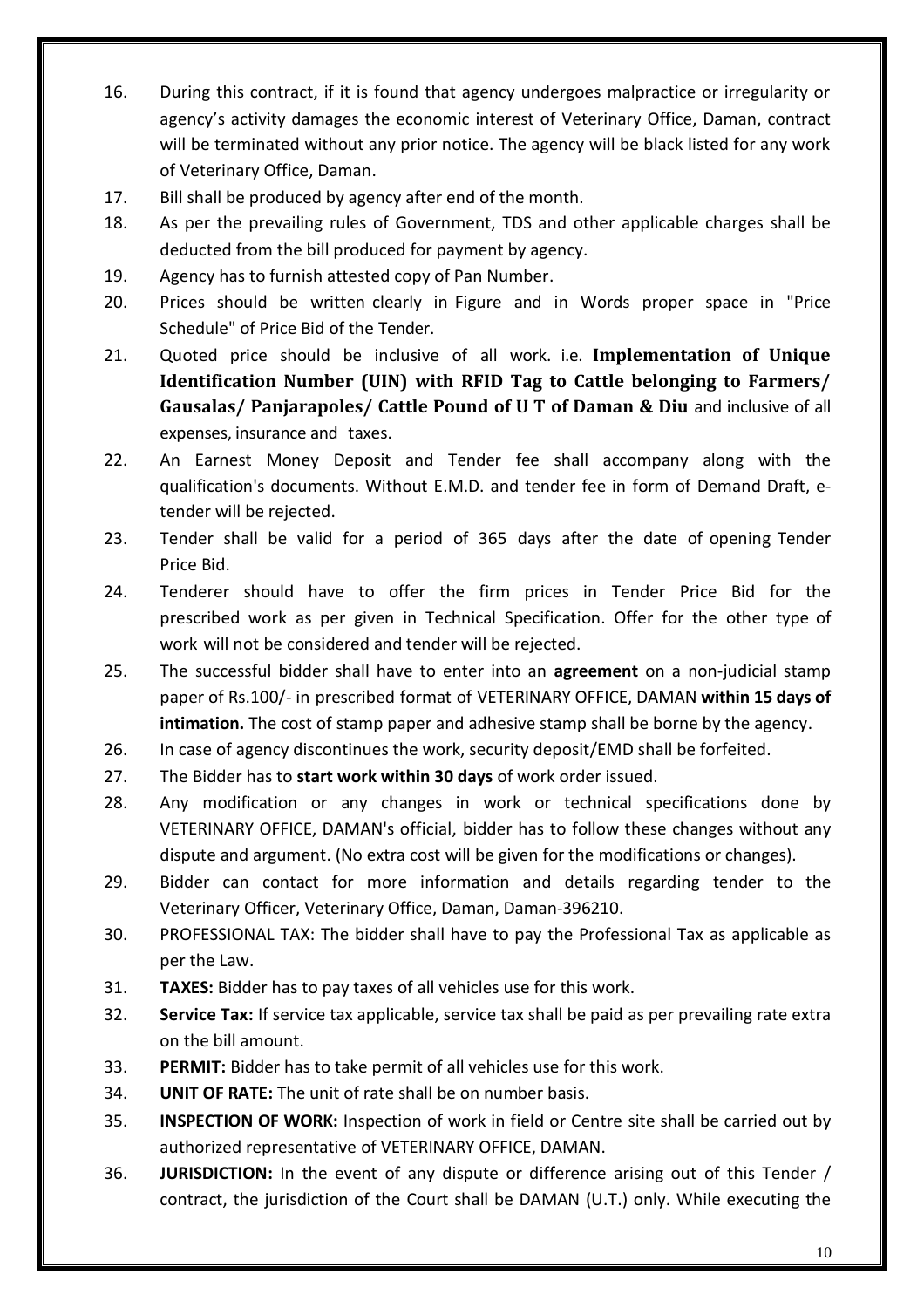agreement, the bidder shall be governed at all times by all laws, regulations etc., in force in U.T.

- 37. **DISPUTE:** In the event of any problem, dispute or difference arising out of or under this contract, the decision of the Veterinary Officer, Veterinary Office, Daman DAMAN, will be final and binding to the parties to this contract.
- 38. **STATUTORY VARIATIONS:** The price of the work quoted by the Bidder will be on the basis of current criteria of work, which is Catch-Nuter-3 day post-operative care-Release. If there will be any increase / decrease in the day of post-operative care that will be applicable to both i.e. **VETERINARY OFFICE, DAMAN & BIDDER** and same will be paid/deducted by **VETERINARY OFFICE, DAMAN** on receipt of necessary documentary evidence from the Bidder/DP/UT GOVT.
- 39. Conditional offer will not be accepted and same will be treated as non-responsive.
- 40. **TENDER AGREEMENT:** The bidder shall be required to enter into an agreement for due performance of the contract. The stamp duty on all documents to be executed in connection with this contract to be entered into shall be borne by supplier. The contract agreement will have to be executed on a stamp paper of appropriate value as per value orders in force for the time being.
- 41. EMD of the first lowest firm/company will be forfeited if they fail to enter into agreement within prescribed time limit for entering into agreement.
- 42. **Extension for delay:** If the work is delayed by (1) Force Majeure, (2) Serious loser damage by fire, (3) Strike, Bandh, Curfew, Rally, Heavy rains, Flood, Cyclone, Earthquake or Natural Calamities occurs, (4) Electricity staggering, (5) Any other case, which is beyond the control of contractor/VETERINARY OFFICE, DAMAN and remains for more than 10 days, Veterinary Officer will decide period of delay extension.
- 43. Veterinary Officer, Veterinary Office, Daman DAMAN, reserves the right to accept or reject any or all the Tender(s) without assigning any reasons thereof.
- 44. Technical Bid will be opened as per mile stone date as mentioned date And after evaluation of Technical Bid, Price Bid will be opened only of those Bidder who will be qualified in Technical Bid evaluation. Date of opening of Price bid will be as per mile stone date as mentioned date, only of those Bidder who will be qualified in technical bid evaluation.
- 45. Tender fees will not be refunded under any circumstances.
- 46. EMD in the form specified in Technical Bid only shall be accepted.
- 47. Tender offers without tender fees, Earnest Money Deposit (EMD) and which do not fulfill all or any of the condition or submitted incomplete in any respect will be rejected.
- 48. Conditional tender shall not be accepted. Veterinary Officer, DAMAN reserves the right to accept or reject such tenders without assigning any reason thereof.
- 49. Bidders shall submit necessary registration certificate like AWO/TRUST/NGO/SOCIETY registration copy, AWBI registration copy, PF code number copy, ESI certificate copy, Labour Licence copy, if applicable & any other if required for execution of such work as per government rules along with tender document.
- 50. Veterinary Officer, DAMAN reserves the right to accept or reject any or all tenders without assigning any reason thereof. This Tender notice shall form a part of contract document. The Bidders are advised to read carefully the tender documents.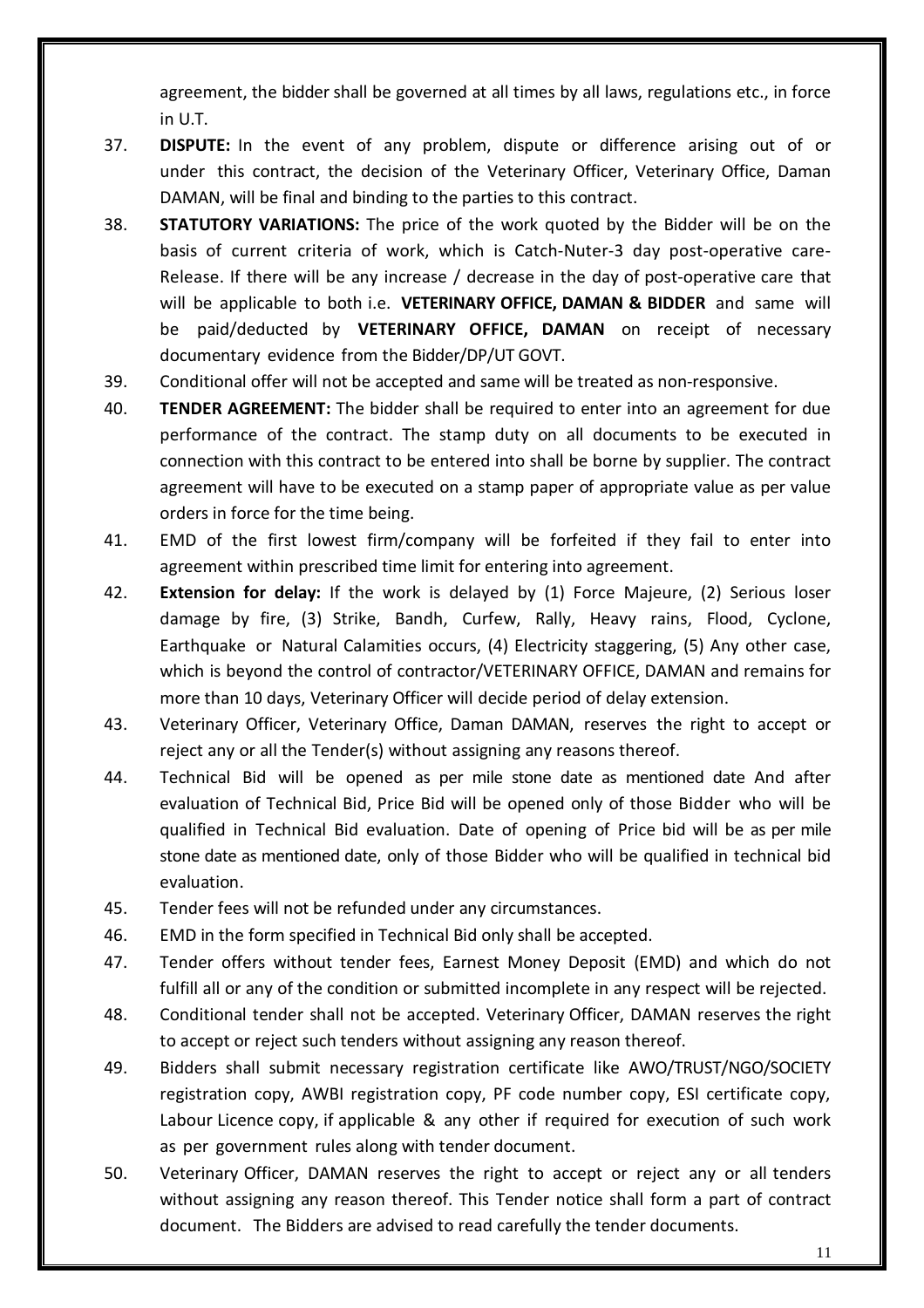- 51. Each Bidder shall submit only one (1) Bid for work, in response to this tender. Any Bidder who submits more than one Bid for the work will be disqualified.
- 52. **At any time prior 72 hours** to the last date and time of submission of Bids VETERINARY OFFICE, DAMAN may, for any reason, whether at its own initiative or in response to clarifications requested by any bidder, modify the tender by the issuance of Addenda. The Bidder shall not transfer the TENDER document to another interested party

# 53. **Earnest Money Deposit (EMD)**

- 1 Each Bid shall be accompanied by EMD as per mentioned in tender notice
- 2 The EMD shall be in the form of a crossed demand draft in favor of The Veterinary Officer, DAMAN on any Nationalized/Schedule bank only, payable at DAMAN.
- 3 The EMD shall be forfeited in the following cases:
	- (a) If the Bidder withdraws it's Bid during the interval between the Bid Due Date and expiration of the Bid Validity Period.
	- (b) If the successful Bidder fails to provide the Security Deposit within the stipulated time or any extension thereof provided by VETERINARY OFFICE, DAMAN;

# 54. **Evaluation**

As part of the evaluation, the Bids shall be checked for responsiveness with the requirements of the tender and only those Bids, which are found to be responsive, would be further evaluated in accordance with the criteria, set out in this tender.

- 55. VETERINARY OFFICE, DAMAN reserves the right to reject any Bid, if:
	- (a) If the tender is incomplete; or
	- (b) At any time, a material misrepresentation is made or discovered; or
	- (c) The bidder does not respond promptly and diligently to requests for Supply information required for the evaluation of the Bid.
- 55. In case the Bid is found to be responsive, the Bid would be evaluated in accordance with the Qualification Criteria as set out in Tender Notice.
- 56. In case the Bid is found to be inadequate, VETERINARY OFFICE, DAMAN may request the bidder for modifications to the Bid submitted. As part of the evaluation of the Bid, VETERINARY OFFICE, DAMAN may also request the bidder to submit clarifications.
- 57. The Price Bid of only those Suppliers, who meet the Qualification Criteria, would be opened.
- 58. The Bidder offering the lowest quotation for the **Implementation of Unique Identification Number (UIN) with RFID Tag to Cattle belonging to Farmers/ Gausalas/ Panjarapoles/ Cattle Pound of U T of Daman & Diu** would be declared as the preferred bidder for the same. However VETERINARY OFFICE, DAMAN is not bound to accept the lowest or any tender which may receive against this tender.
- 59. VETERINARY OFFICE, DAMAN may either choose to accept the Price bid of the preferred bidder or invite him for negotiations.
- 60. In case there are two or more bidder quoting the same price, VETERINARY OFFICER, DAMAN may in such case call all such bidder for negotiations and select the preferred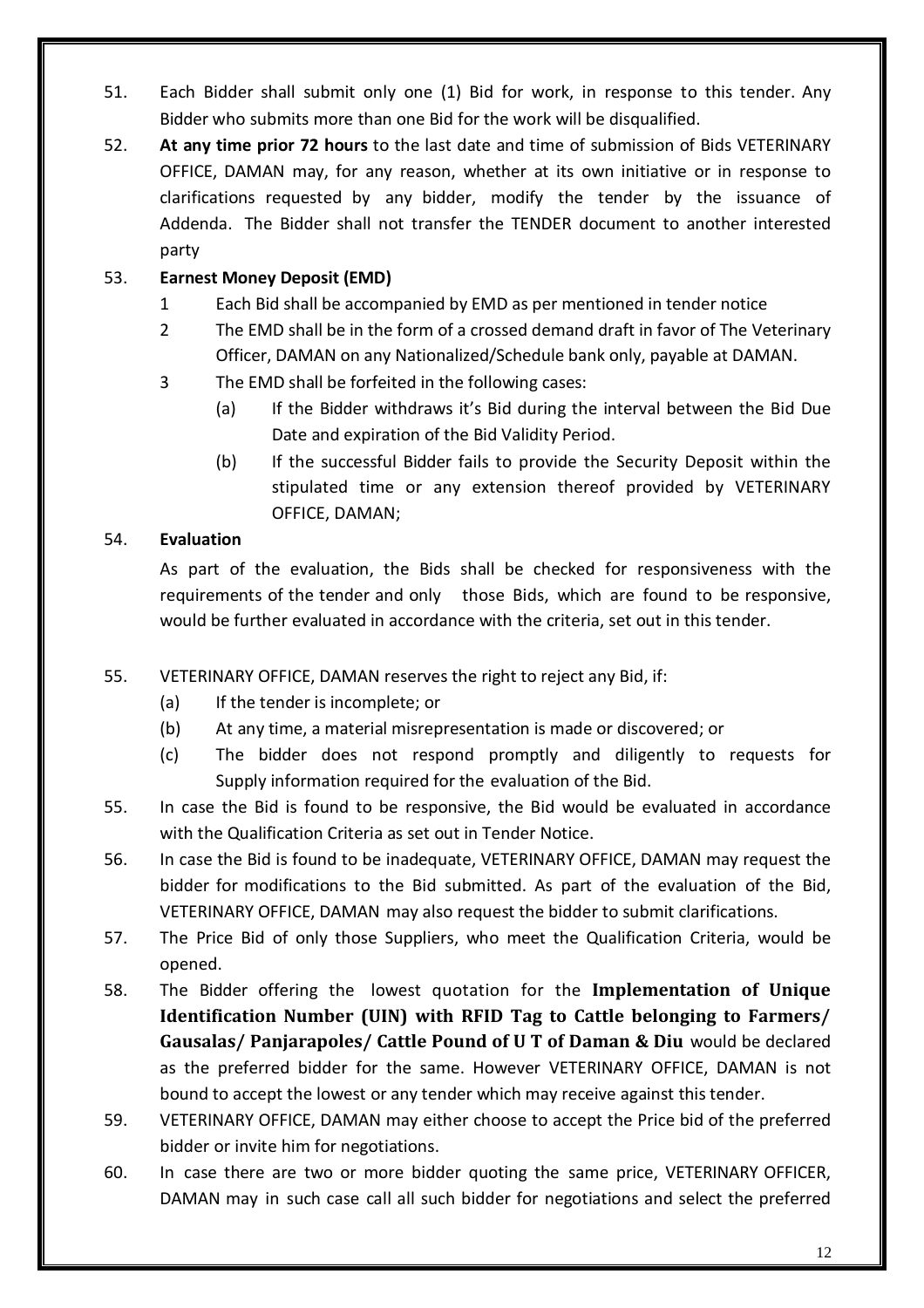bidder on the outcome of the negotiations. The selection in such cases shall be at the sole discretion of VETERINARY OFFICER, DAMAN.

- 61. In the event of acceptance of the Preferred Bidder with or without negotiations, VETERINARY OFFICER, DAMAN shall declare the Preferred Bidder as the Successful Bidder. VETERINARY OFFICER, DAMAN will notify the Successful Bidder through a Letter of Award (Preliminary work order) that its Bid has been accepted.
- 62. Notwithstanding anything contained in this tender, VETERINARY OFFICE, DAMAN reserves the right to accept or reject any quotation, or to annul the bidding process or reject all quotations, at any time without any liability or any obligation for such rejection or annulment, without assigning any reasons thereof.
- 63. If any dispute arises about the contract or any terms of contract, Veterinary Officer shall be the sole arbitration and his decision would be final and binding to all the parties.
- 64. The price escalation or variation clause will not be accepted. Bidder has to quote the total price, including of all expenses, taxes & duties etc. and for evaluation and finalization purpose, the total price will be taken in to consideration. All expenses are included in the indicated price.
- 65. Any company /subsidiary/associate/parent or any of their having same promoter are not eligible to participate who has been blacklisted by any of Govt. Department or any ULB's (Urban Local Bodies in India). If it comes to the notice of the VETERINARY OFFICE, DAMAN authority at any point of time, during the tendering or execution stage of the work that the Bidder has been blacklisted by any Govt. organization (as mentioned above), then all the payments due to him shall be forfeited and firm will be blacklisted.
- 66. The bidder should provide accurate information on any litigation history or arbitration resulting from contracts completed or under execution by him over the last 10 years. This should also include such cases, which are in process/progress/running. A consistent history of awards against the bidder of any partner of a joint venture may result in failure of the bid. In case the bidder has not provided such information and has come into notice of the Authority, the tender will be rejected at whatsoever stage and in such cases all the losses that will arise out of this issue will be recovered from the tenderer/contractor and he will not have any defense for the same.
- 67. The contractor shall not assign or sub-let his contract or any substantial part thereof to any other agency without writing permission of Veterinary Officer, VETERINARY OFFICE, DAMAN.
- 68. The approved supplier shall be deemed to have carefully examined the total work.
- 69. If the Corporation does not w ants to work for any time beyond, work less than the prescribed time indicated in the tender form, the Bidder should not be entitled for any compensation. The indicated period can be increase/ decrease depending upon the VETERINARY OFFICE, DAMAN requirement.
- 70. If any dispute arises out of the contract with regard to the interpretation, meaning and breach of the terms of the contract, the matter shall be referred to by the parties to the Veterinary Officer, VETERINARY OFFICE, DAMAN whose decision shall be final.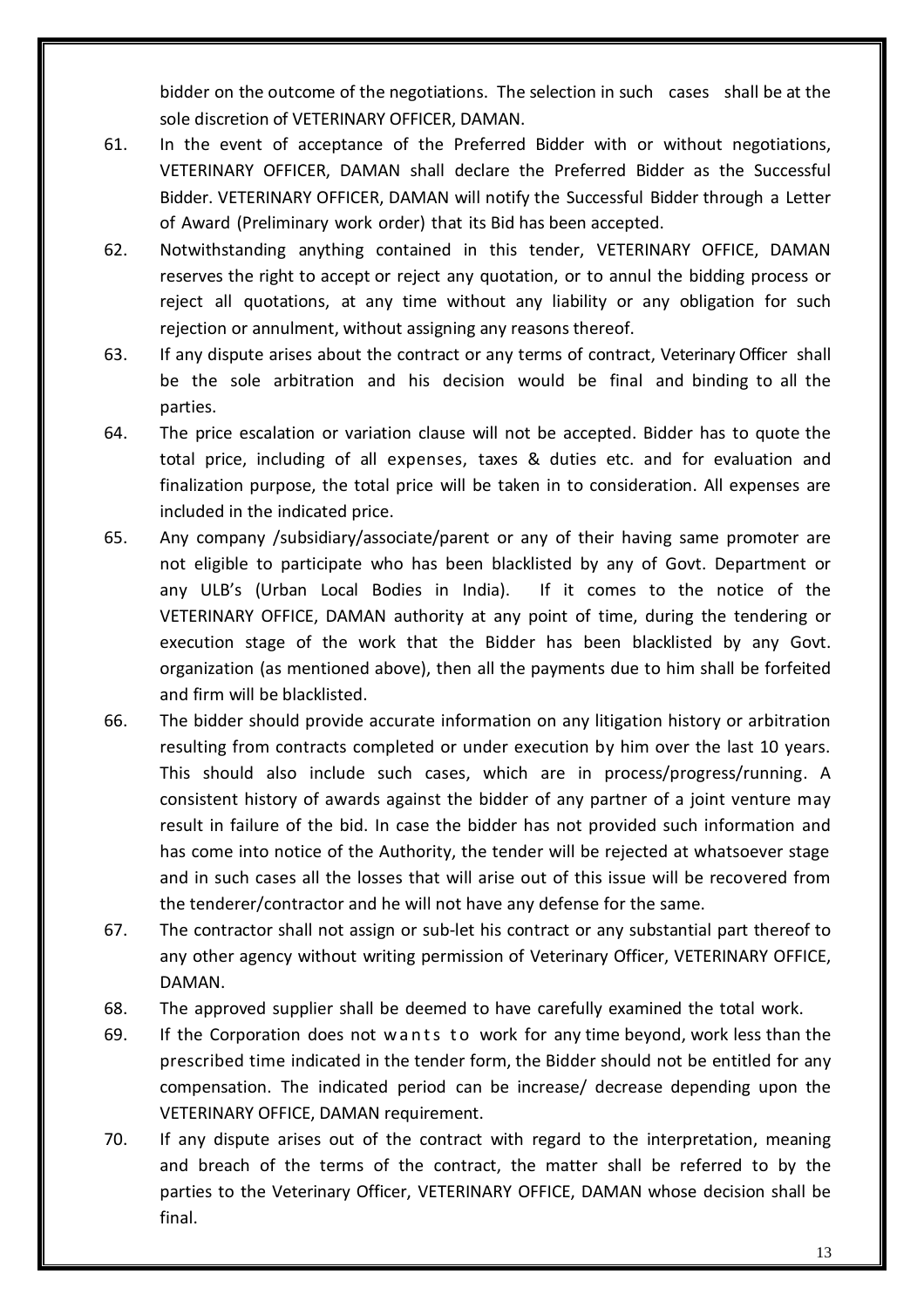- 71. Right to Owner to accept or Reject Tender: The right to accept the tender will rest with the VETERINARY OFFICE, DAMAN. The CEO, however, does not bind itself to accept the lowest tender, and reserves to itself the authority to reject any or all the tenders received without assigning any reason whatsoever. Tenders in which any of the particulars and prescribed information are missing or are incomplete in any respect and/or the prescribed condition is not fulfilled are liable to be rejected. In addition to the above, the tender will also be liable to be rejected outright if
	- i] The Bidder proposes any alterations in the works specified or in the time allowed for carrying out the work or target mentioned in tender or any condition or correction made in any specifications.
	- ii] Any of the page or pages of the tender is/are removed or replaced.
	- iii] All corrections, additions or pasted slips are not initialed by the Bidder.
- 72. **Starting of Work:** Bidder has to start work within 10 days from the date of receipt of VETERINARY OFFICE, DAMAN order. Otherwise, afterward that period shall be calculated as working period.
- 73. **Payment Terms:** Payment shall be made after receipt of the bill; within 30 days, if possible.
- 74. **Inspection:** Any representative of VETERINARY OFFICE, DAMAN deputed for inspection of work can inspect work at any time at any place and bidder has to positively give response for the same.
- 75. **Forfeiture of Security money:** Security amount in full or part may be forfeited in the following cases:
	- **a.** When any terms and conditions of the contract is breached
	- **b.** When Bidder fails to do complete work.

The decision of the Veterinary Officer, VETERINARY OFFICE, DAMAN in this regard shall be final

# 76. **Force Majeure**:

- **a.** Notwithstanding the provisions of tender, the Bidder shall not be liable for forfeiture of its security deposit, if and to the extent that, its delay in performance or other failure to perform its obligations under the Contract is the result of an event of Force Majeure.
- **b.** For purposes of this Clause, "Force Majeure" means an event beyond the control of the bidder and not involving the Bidder's fault or negligence and not foreseeable. Such events may include, but are not limited to, wars or revolutions, fires, floods, epidemics, quarantine restrictions and freight embargoes.
- **c.** If a Force Majeure situation arises, the Bidder shall promptly notify the client in writing of such conditions and the cause thereof. Unless otherwise directed by the client in writing, the Bidder shall continue to perform its obligations under the Contract as far as is reasonably practical, and shall seek all reasonable alternative means for performance not prevented by the Force Majeure event.